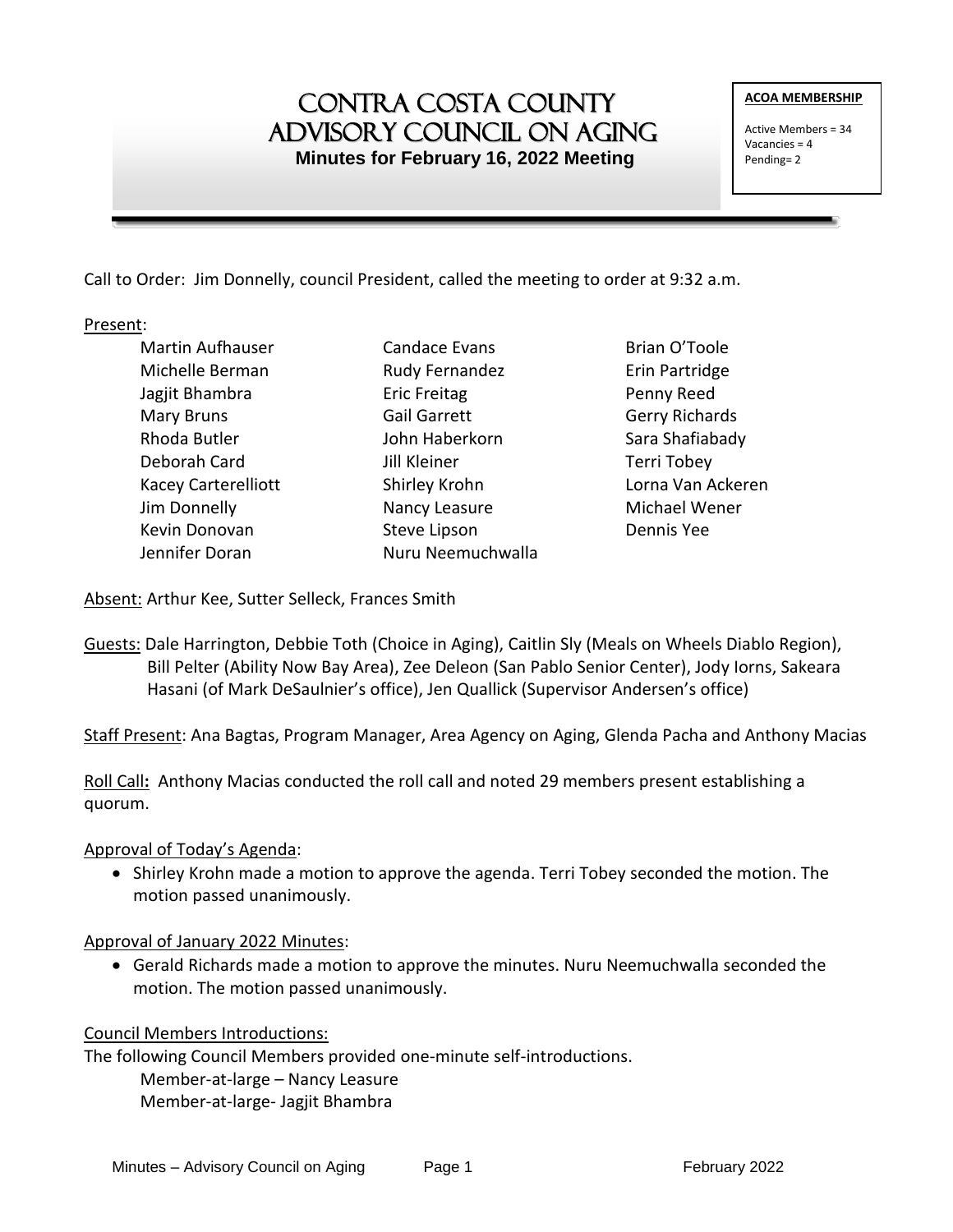Member-at-large- Brian O'Toole Member-at-large – Michael Wener Antioch representative – Rudy Fernandez Clayton representative – Michelle Berman Concord representative – John Haberkorn Lafayette representative – Erin Partridge Moraga representative – Martin Aufhauser Oakley representative - Michael Rigsby Orinda representative – Candace Evans Pittsburg representative – Kacey Carterelliott Pleasant Hill representative – Lorna Van Ackeren Member-at-large - Dale Harrington

# **Regional Coalition Update** – Debbie Toth

- Ten years ago, the SCAN Foundation funded a partnership to support long-term services and supports in the county.
- Currently working on local implementation of Master Plan for Aging (MPA).
- In addition to Debbie, ACOA members Shirley, Lorna, Jim are representatives to the Scan Foundation.
- Ana has done the lion's share of work to ensure MPA process moves forward.
- The Coalition is planning an event to continue to plan local activities and welcomes participation from ACOA members in their activities.

# **Area Agency on Aging (AAA) Program Manager's Report** – Ana Bagtas, AAA Program Manager

- Received contract from the California Department of Aging (CDA) last week for amendment #3, which includes \$213,000 for One-time-only (OTO) funds and \$3.8 million in American Rescue Plan Act (ARPA).
- Fiscal monitoring by CDA scheduled for March.
- CDA program monitoring of the AAA is still on schedule to begin June 13.
- CalFresh Healthy Living monitoring is scheduled for June 28.
- Master Plan for Aging (MPA) work plan for Measure X funding submitted to the County Administrator's Office. Three areas of focus of the work plan are planning, capacity building (includes support for direct funding of services for community-based agencies), and evaluation of Contra Costa's MPA implementation efforts.
- The Implementing the Master Plan for aging in California Together (IMPACT) Steering Committee will be establishing subcommittees soon. Recruitment of subcommittee members will follow.
- New HICAP Manager began this month and new AAA staff member to begin on March 1.

# **Committee and Work Group Reports**:

Membership Committee – Jill Kleiner

- The City of Martinez appointed Jody Iorns to be their representative on the Council. This appointment is pending Board of Supervisors approval.
- The committee has updated the new member Buddy Program process.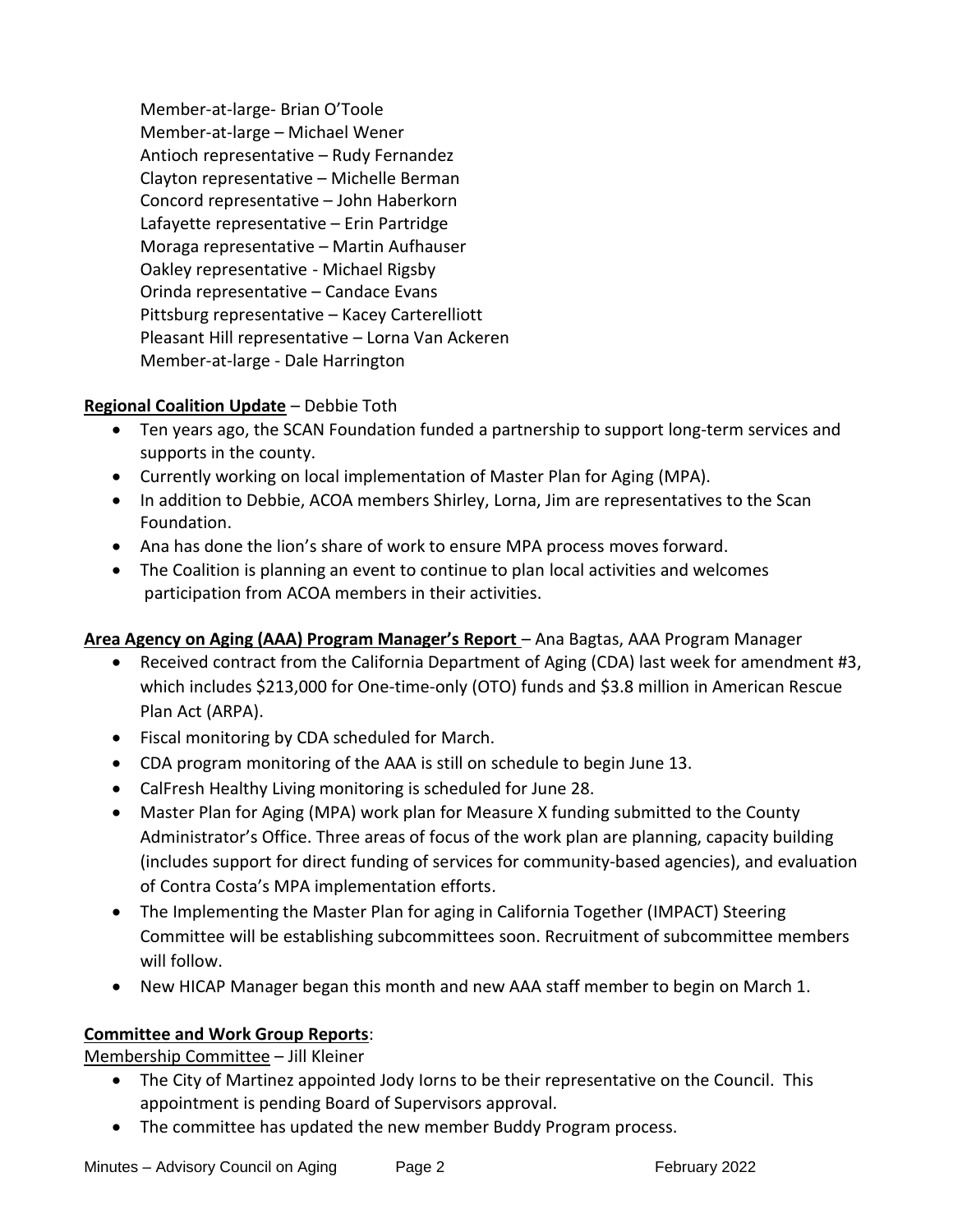Current vacancies: El Cerrito, Pinole, San Pablo, San Ramon and Senior Nutrition Program representatives.

#### Planning Committee – Kevin Donovan

 This month's Planning Committee meeting focused on the AAA Annual Plan Update goals and objectives. The proposed changes reflected the goal of making sure the objectives employed SMART (specific, measurable, achievable, relevant and time bound) criteria in their presentation.

#### Health Workgroup– Jennifer Doran

- Final draft of Long-term care information flyer completed.
- Will work on the final version of flyer next month.
- Workgroup is reviewing and discussing future projects.

#### Senior Mobility Action Council (SMAC) Transportation Workgroup- Mary Bruns

- Tim Haile, Executive Director of the Contra Costa Transportation Authority will speak at the workgroup meeting on February 28, 2022.
- Rashida Kamara, from the County Connection LINK program presented last month.
- Contra Costa transportation agencies are coordinating funding requests for the 5310 Federal Transportation grant application.
- Asked individuals interested in being an advocate for accessible transportation to join SMAC. Meetings occur on the fourth Monday of the month from 9:30 to 11:30 a.m.

#### Housing Workgroup – Gerald Richards

- Ana presented a comprehensive overview of the MPA IMPACT Committee.
- Mariana Moore of Ensuring Opportunity provided a detailed update on Measure X funding.
- Representative from Contra Costa Health Services presented on the California Advancing and Innovating Medi-Cal (CalAIM).

#### Technology Workgroup – Steve Lipson

- Talked about Virtual Reality Programs for seniors and caregivers.
- Kacey Carterelliott will assist with connecting East County seniors to the CHAT program.
- Erin Partridge presented information on the role of Internet Connected Technology (ICT) positively and negatively affects older adults.
- Steve presented information on how access or non-access to broadband is a superdeterminant to health outcomes.

#### Legislative Workgroup – Shirley Krohn

- Discussed legislative proposals by California Senior Legislature (CSL).
- Most are health related and Health Workgroup to review them.
- The workgroup meets February through July only.